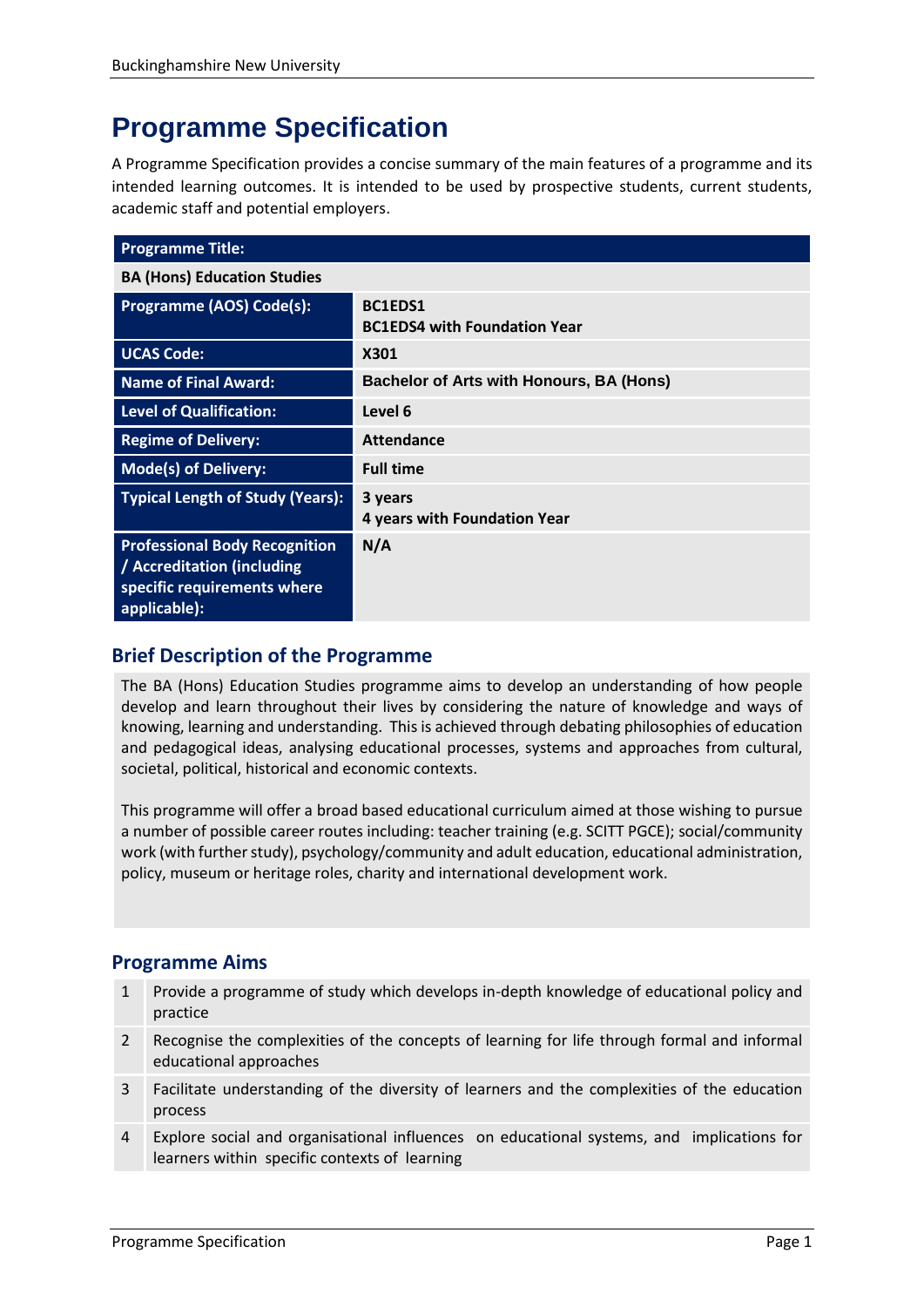- 5 Facilitate the development of student's personal and transferable skills, including study skills, problem solving, communication, IT, team working, safeguarding and recognition of the value of independent and lifelong learning
- 6 Explore theory in practice through placement learning opportunities

### **Programme Learning Outcomes**

The Bucks Graduate Attributes focus on the development of innovative leaders in professional and creative capacities, who are equipped to operate in the 21st Century labour market and make a positive impact as global citizens. The attributes are developed through the programme.

## **ID Learning Outcome Graduate Attribute: Knowledge and its application (K)** K1 Articulate an understanding of the underlying values, theories and concepts relevant to education K2 Critically evaluate the diversity of learners and the complexities of the education process K3 Discuss the societal and organisational structures and purposes of educational systems, and the possible implications for learners and the learning process K4 Analyse educational concepts, theories and issues of policy in a systematic way K5 Critically evaluate how different assessment methods can motivate and engage diverse students in the learning process and consider the ways that the process of assessment is informed by its purpose K6 Demonstrate a critical understanding of the diversity of learners and the complexity of the interaction between learning and local and 'global' contexts K7 Articulate knowledge and understanding of factors affecting mental health and wellbeing K8 Critically review a range of theoretical approaches and current research influencing the health and wellbeing of both children and adults K9 Synthesise a diverse range of theories relevant to a particular educational context K10 Critically reflect on the application of learning to the work environment K11 Critically examine qualities of and barriers to effective technology enhanced learning and teaching **Graduate Attribute: Creativity (C)** C1 Articulate an understanding of the employment potential of occupational landscapes in education C2 Apply understanding of research approaches through investigation and evaluation of educational resources or initiatives C3 Use a range of evidence and theory to formulate appropriate and justified strategies to support potential changes in educational practice C4 Use a range of evidence to formulate appropriate and justified ways to encourage informal learning that could promote good practices and inclusion **Graduate Attribute: Social and ethical awareness and responsibility (S)** S1 Communicate knowledge and understanding of legislation, policies and philosophies of inclusion S2 Explain the benefits of promoting positive strategies to support mental health and wellbeing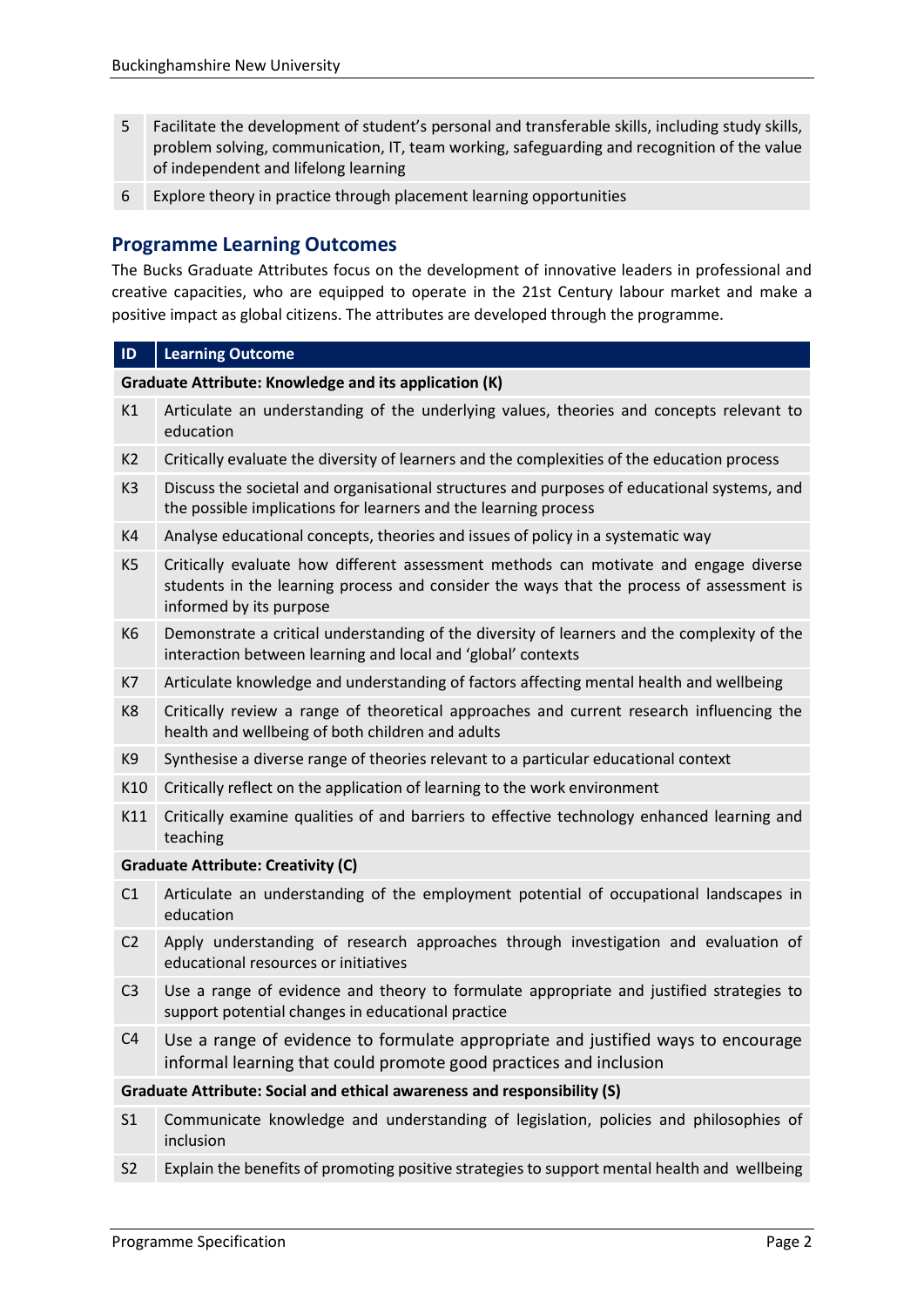S3 Evaluate social and ethical awareness and responsibilities of the workplace

#### **Graduate Attribute: Leadership and self-development (L)**

- L1 Critically reflect on own ability to work effectively as part of a team to achieve a shared goal
- L2 Demonstrate positive attitudes, values and behaviours to develop and sustain effective relationships within the workplace
- L3 Reflect on personal and professional skills for work

### **Programme Structure**

Programmes are structured in stages. The number of stages will vary depending on the mode (e.g. full-time, part-time), duration and location of study which will be detailed in the Programme Handbook.

Modules are set at a specific academic level and listed as either core (compulsory) or optional. The level indicates the relative academic difficulty which will increase through the programme. Passing modules will reward you with academic credit. The amount of credits will depend on the complexity of the module and the level of effort required, which is measured in 'notional learning hours'.

Our [Academic Advice webpages](https://bucks.ac.uk/students/academicadvice/course-structure-and-regulations/how-your-course-is-structured) provide more information on the structure of taught awards offered by the University.

*Please note: Not all option modules will necessarily be offered in any one year. Other option modules may also be introduced at a later stage enabling the programme to respond to sector developments.*

| Code         | <b>Module Title</b>                                           | <b>Credit</b> | Core $/$ | <b>Compensable</b><br><b>Option</b>   (Normally Yes) |
|--------------|---------------------------------------------------------------|---------------|----------|------------------------------------------------------|
| <b>FY026</b> | Preparing for Success: Knowledge and<br>Creativity            | n/a           | C        | Yes                                                  |
| <b>FY027</b> | Preparing for Success: Self Development and<br>Responsibility | n/a           | C        | <b>Yes</b>                                           |
| <b>FY028</b> | <b>Inquiry Based Learning</b>                                 | n/a           | C        | Yes                                                  |
| <b>FY008</b> | Ways of Learning about the Social World                       | n/a           |          | Yes                                                  |

#### **Foundation Level (Optional for students on degree programmes)**

#### **Level Four**

| Code         | <b>Module Title</b>                    | <b>Credit</b> | Core /<br>Option | Compensable<br>(Normally Yes) |
|--------------|----------------------------------------|---------------|------------------|-------------------------------|
| <b>HE496</b> | Reflective Practice                    | 15            | C                | Yes                           |
| <b>HE457</b> | <b>Exploring Educational Paradigms</b> | 15            | C                | Yes                           |
| <b>HF412</b> | Roots and Branches: Learning for Life  | 30            | C                | Yes                           |
| HE413        | <b>Understanding Education Policy</b>  | 15            | C                | Yes                           |
| HF497        | Understanding Educational Inequalities | 15            | C                | Yes                           |
| <b>HE498</b> | Safeguarding in Education              | 15            | C                | Yes                           |
| <b>HE499</b> | Informal Education                     | 15            | C                | Yes                           |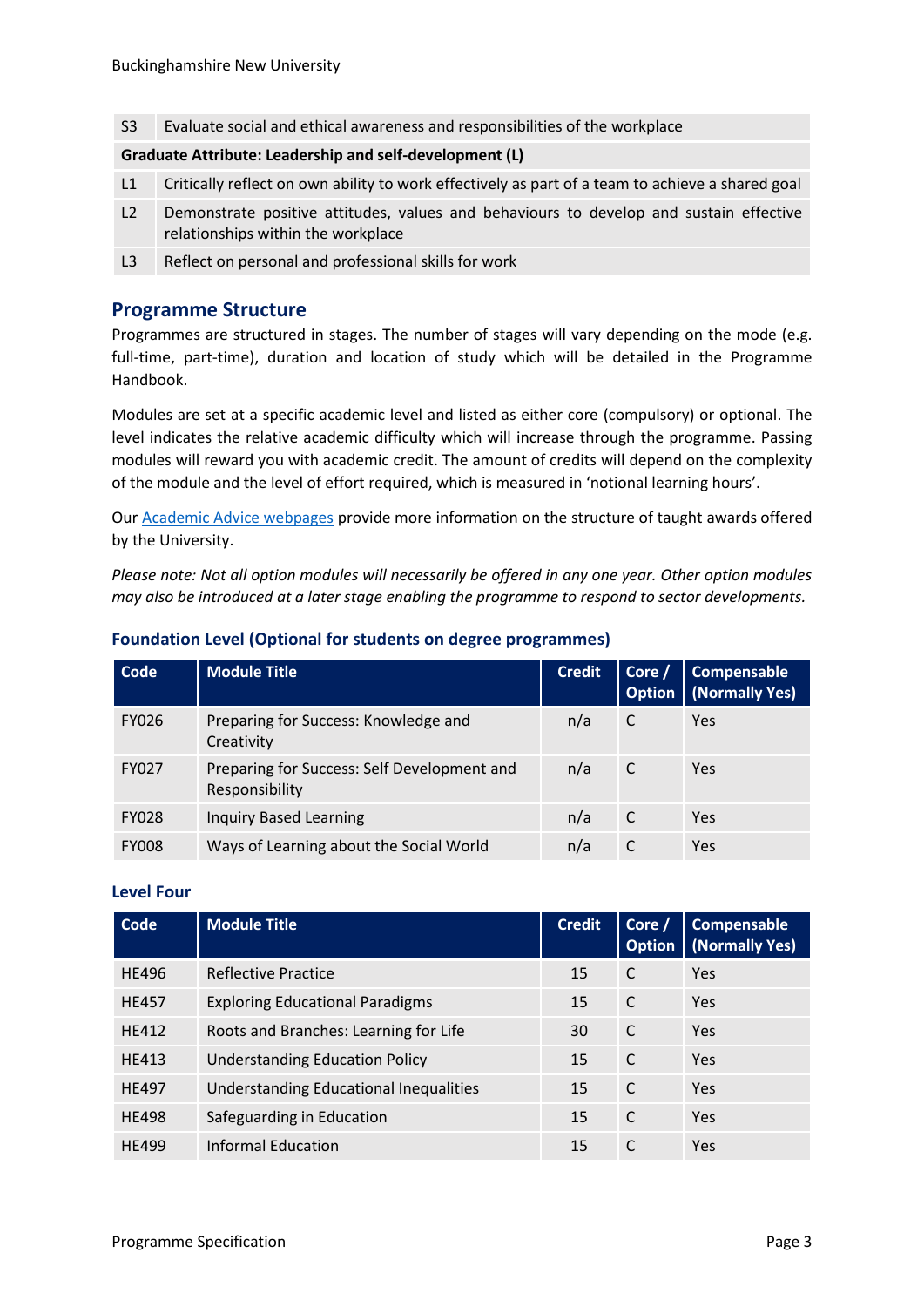#### **Level Five**

| Code         | <b>Module Title</b>                                             | <b>Credit</b> | Core /<br><b>Option</b> | Compensable<br>(Normally Yes) |
|--------------|-----------------------------------------------------------------|---------------|-------------------------|-------------------------------|
| <b>HE574</b> | Building and Promoting Inclusive Learning<br>Opportunities      | 30            | C                       | Yes                           |
| <b>HE575</b> | Exploring The Occupational Landscape In<br>Practice             | 15            | C                       | Yes                           |
| <b>HE578</b> | An Introduction to the Philosophies and<br>Concepts of Research | 15            | C                       | Yes                           |
| <b>HE592</b> | Assessment to Enhance Learning                                  | 30            | C                       | Yes                           |
| <b>HE593</b> | Mental Health and Wellbeing in Education                        | 30            | C                       | Yes                           |

#### **Level Six**

| Code         | <b>Module Title</b>                         | <b>Credit</b> | Core / Compensable<br><b>Option</b>   (Normally Yes) |
|--------------|---------------------------------------------|---------------|------------------------------------------------------|
| <b>HE650</b> | Project: Evaluating Educational Initiatives | 30            | No.                                                  |
| <b>HE651</b> | Placement                                   | 30            | No.                                                  |
| PP609        | Learning and Teaching with Technology       | 30            | Yes                                                  |
| <b>HE640</b> | Lifespan Learning and Development           | 30            | Yes.                                                 |

## **Learning and Teaching Activities**

Please see the [Academic Advice pages](https://bucks.ac.uk/students/academicadvice/course-structure-and-regulations/learning-and-teaching-activities) for a description of learning and teaching activities that are recognised by the University. Detailed information on this specific programme is outlined below:

#### **Programme delivery mode**

The delivery mode for this programme is attendance based with opportunities for career development through placement experiences. In year two (level 5), visits to a range of different educational environments will enable you to explore potential occupational roles and employment opportunities. The placement in year three (level 6) enables you to build on the visits experienced in year two. These will be individually negotiated work placements linked to your chosen area of occupational interest within an educational environment. This may include: schools, colleges, special educational needs provision, outdoor learning environments, museums, charity or voluntary organisations.

#### **Teaching and learning strategies**

The teaching, learning and assessment strategy sets out to assist you to develop a sound understanding of the principles of working in education.

An important element of the teaching and learning strategy includes the opportunity to develop knowledge in practice through placements.

In the first year of study, you will acquire a sound knowledge of the different approaches to solving problems that are associated with working in the second year of study. The knowledge and skills attained will be further developed and you will be encouraged to exercise a higher level of personal responsibility and decision making. The third year provides opportunities to gain work experience through placement and further enhances potential career development with option modules as well as a substantial project module.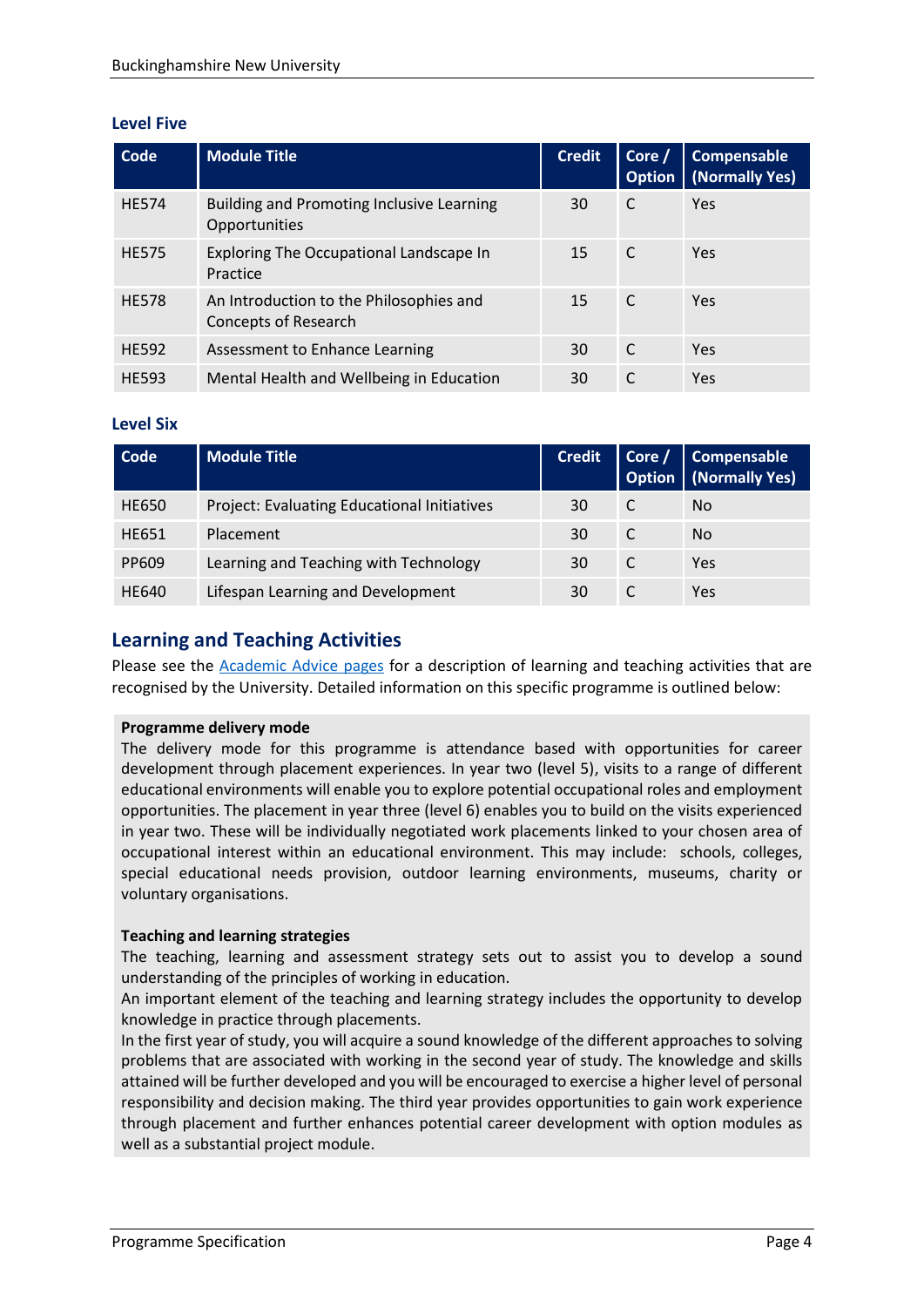The programme aims to use a variety of teaching methods to reflect these general principles, different preferred learning styles and to offer a stimulating and effective course, which can respond to the needs of a diverse student cohort.

#### **Classroom teaching strategies**

Within the classroom, lectures, discussion and seminars will be used to enable you to both develop your knowledge and share practice experiences with your peers. This sharing of experience is seen as a major element in the development of students who may ultimately be taking responsibility for complex decisions within a multi-agency environment.

#### **Lectures**

Will provide a formal teaching strategy for the dissemination of knowledge to the whole group.

#### **Seminars**

Are a less formal mode of teaching in which you will be encouraged to interact and explore and debate your ideas and understanding of the topic area?

#### **Student presentations**

Will be given in some modules throughout the course. These will enable you to develop team work and communication skills. These are highly desirable and transferrable skills essential for interacting with colleagues and other professionals in the work place.

#### **Reflection on learning and placement experiences**

Will be an integral part of the course to develop the skills required to work in an educational environment, enabling you to analyse your decisions and decision-making process.

#### **Engagement with University VLE**

Has many benefits as it makes the delivery of information easier and more accessible to students This mode of learning will be used throughout the programme, as appropriate, to support the learning experience.

#### **Group and individual tutorials**

Will be used to motivate and support students towards fulfilling their academic potential and to develop Personal Development Plans.

#### **Guided Independent Study**

Wider reading, preparation for lectures, seminars and preparation for formative and summative assessments for example, storyboards, posters and displays.

#### **Guided workshops**

These will provide opportunities to work independently and in groups with access to support of a tutor.

#### **Additional Course Costs**

There are additional costs associated with all studies, which require consideration, when planning and budgeting for expenditure. The costs shown are for the total length of the course shown unless otherwise stated and will increase with inflation.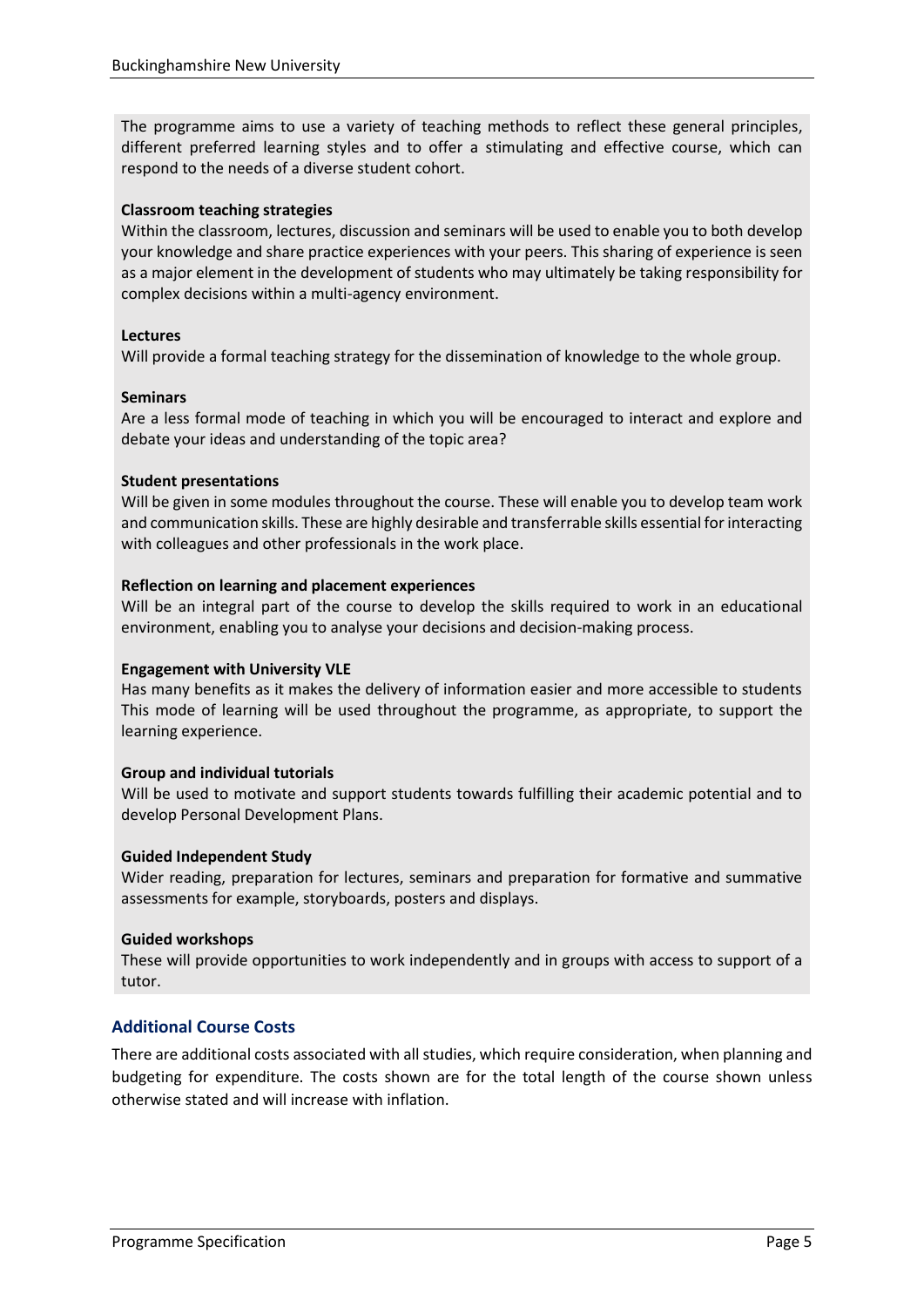#### **Books and other Text**:

Students will be required to purchase texts and journals to support their study programme. The minimum, average cost of books for students studying on a degree course is assumed as £100 per year.

#### **Printing:**

We recommend a minimum budget of £50 per year for printing costs including dissertation printing and binding.

#### **Disclosure and Barring service (DBS) check:**

An enhanced DBS check to undertake the placement element of the course may be required if working with the children and young people aged under 18. £44.00

#### **Placements:**

Placement will usually be within the vicinity of student home/accommodation but may incur some local travel costs, between £50.00-£150.

#### **Study visits:**

Optional study visits to enhance student experiences could include: forest schools, museum of childhood, national gallery, foundling museum, science, natural history museums.

Travel cost and entry fees where appropriate approximately £100 -£200

#### **International Study trip:**

Optional study trip to Italy to experience the Reggio Emilia educational approach.

(subject to sufficient numbers cost between £400 – £700)

#### **Contact Hours**

1 unit of credit is the equivalent of 10 notional learning hours. Full time undergraduate students study 120 credits (1200 hours) and full-time postgraduate students study 180 credits (1800 hours) per year or 'stage' of the course.

| <b>Course Stage</b> | <b>Scheduled Activities</b><br>(Hours) | <b>Guided Independent</b><br><b>Study (Hours)</b> | <b>Placement / Study</b><br><b>Abroad (Hours)</b> |
|---------------------|----------------------------------------|---------------------------------------------------|---------------------------------------------------|
| Level 4             | 341                                    | 859                                               |                                                   |
| Level 5             | 288                                    | 900                                               | 12                                                |
| Level 6             | 137                                    | 991                                               |                                                   |

## **Assessment Methods**

The [Assessment and Examination webpages](https://bucks.ac.uk/students/academicadvice/assessment-and-examination) provide further information on how assignments are marked and moderated, including a description of assessment activities. These also include further information about how feedback on assessed work is provided to students, including our commitment to ensure this is provided to students within 15 working days (the 'three-week turnaround').

The following assessment activities are used on this programme:

- Essay
- Report
- Reflective commentary
- Presentation
- Presentation with supporting rationale
- Research proposal
- Literature review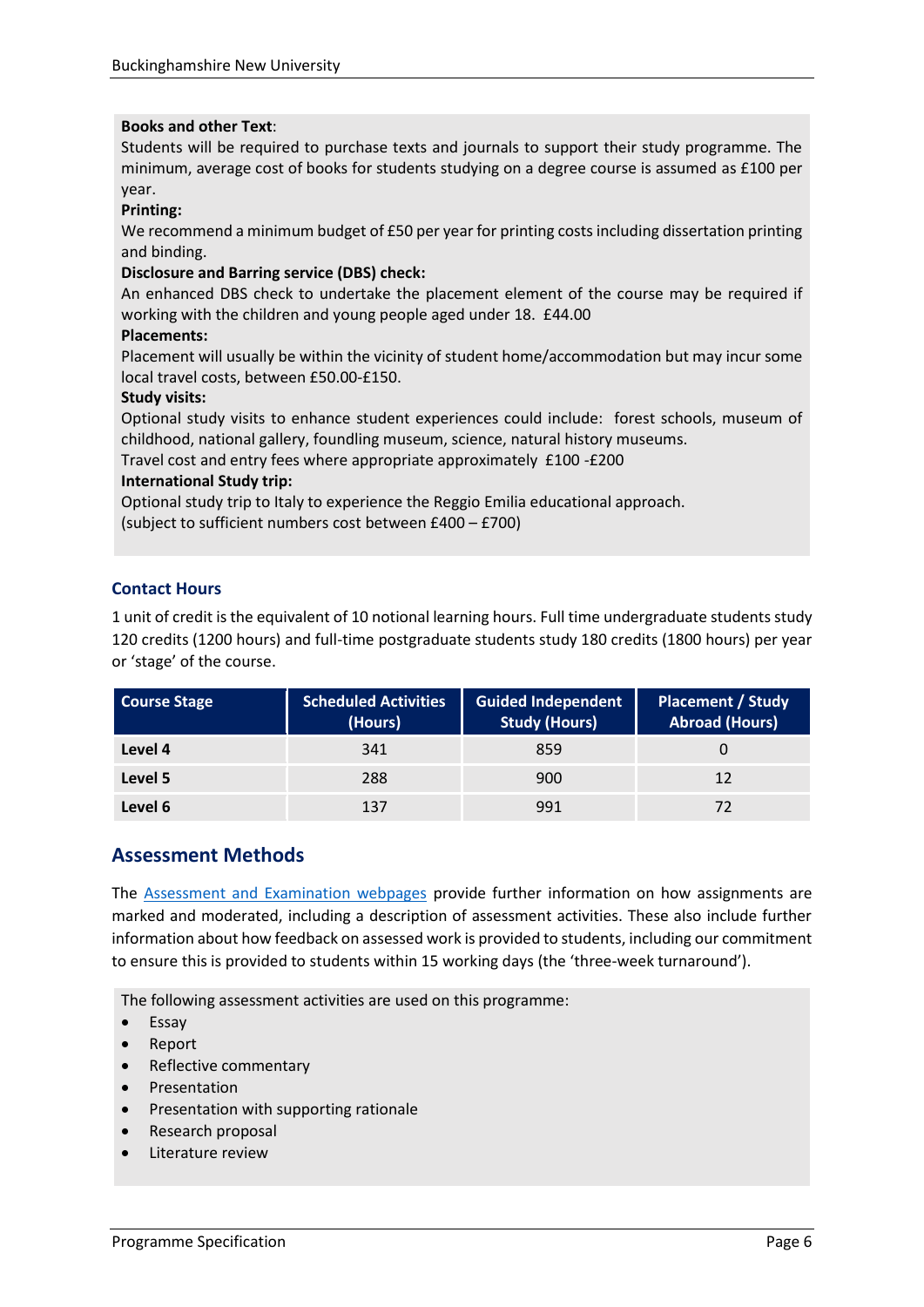#### **Classification**

**Calculation of final award: Level 5 - 33%** 

**Level 6 – 67%**

For full details of assessment regulations for all taught programmes please refer to our [Results](https://bucks.ac.uk/students/academicadvice/results)  [webpages.](https://bucks.ac.uk/students/academicadvice/results) These include the criteria for degree classification.

## **Admissions Requirements**

Please see the [Application webpages](https://bucks.ac.uk/applying-to-bucks) for more information on how to apply, including a statement on how we support students from a variety of backgrounds. Please also see our general entry [requirements](https://bucks.ac.uk/applying-to-bucks/general-entry-requirements) for taught programmes. Applicants who do not meet our published entry requirements are encouraged to contact our admissions team for further advice and guidance.

#### **Typical applicant profile and any programme-specific entry requirements**

The student profile for this programme is expected to be predominantly school leavers recruited through UCAS and more mature students living locally.

96 UCAS points

We are keen to encourage applicants with a wide range of qualifications and prior learning experiences. These include the International Baccalaureate, BTEC CACHE and Access to HE Diplomas.

GCSE Maths and English and at grade C or above. (science is also essential if aiming for teacher training)

The student may need a DBS depending on the type of placement chosen at level 6

**Do applicants required a Disclosure and Barring Service (DBS) Check?**

#### **Opportunities for students on successful completion of the programme**

**No**

On successful completion of the programme there are opportunities to pursue a number of career routes, including teacher training via School Centred Initial Teacher Training (SCITT), Postgraduate Certificate in Education (PGCE), teacher apprenticeships, or other options in further and/or higher education. Alternatively, you may wish to pursue other career options such as education psychology, community education, youth work, social policy or informal teaching roles within the voluntary sector, including work with trusts and museums.

#### **Recognition of Prior Learning**

Previous study, professional and / or vocational experiences may be recognised as the equivalent learning experience and permit exemption from studying certain modules. Please refer to our [Credit](https://bucks.ac.uk/students/academicadvice/managing-your-studies/credit-accumulation)  [Accumulation webpages](https://bucks.ac.uk/students/academicadvice/managing-your-studies/credit-accumulation) for further guidance.

## **Student Support**

During the course of their studies, students will be supported in the following ways:

 At the start of their studies all students will receive a full **induction** to the programme which will include introduction to the staff responsible for delivering the course, and access to library and IT facilities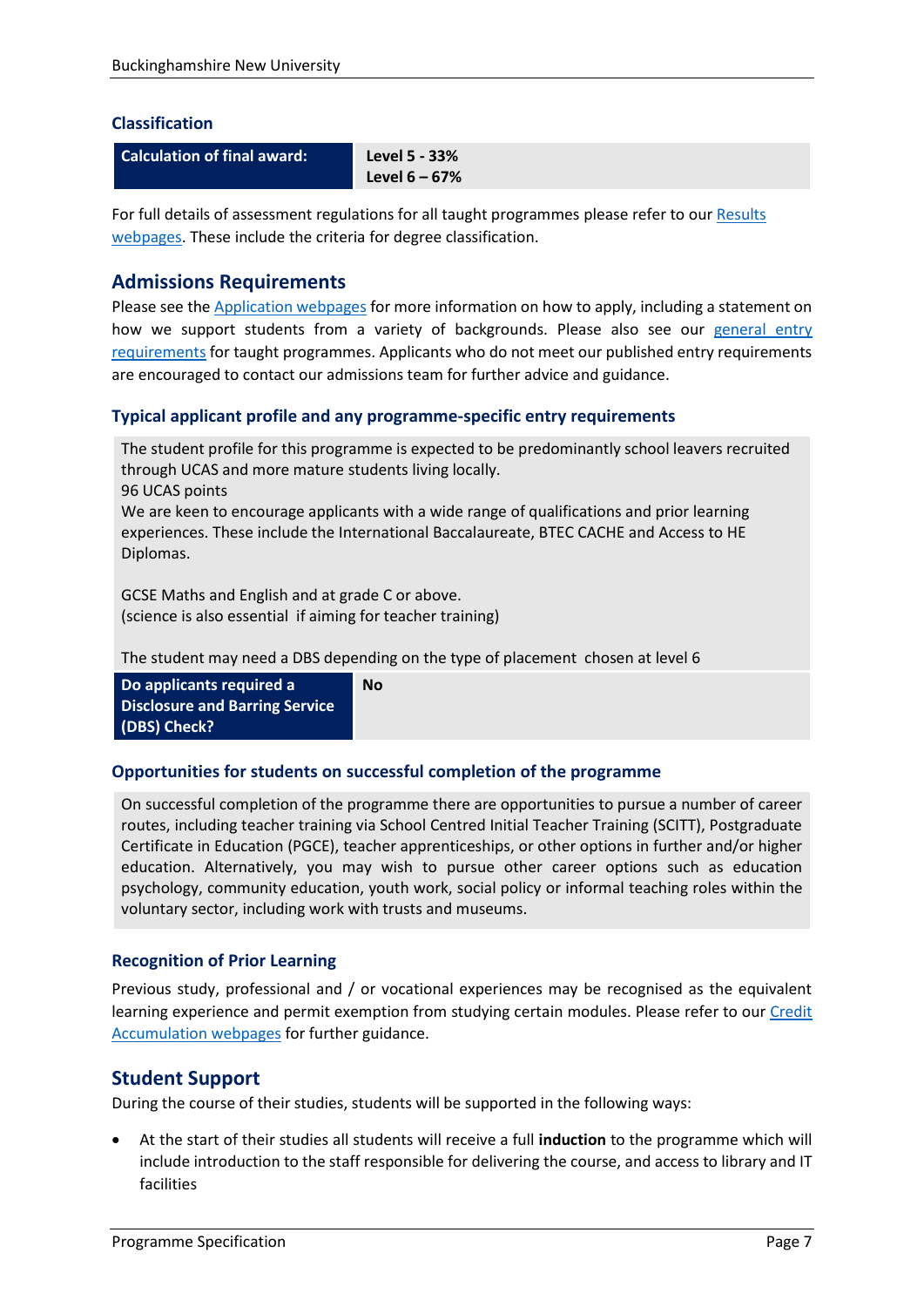- The **Programme Handbook** will outline the exact nature of the course and how it is structured, including the availability of option modules
- Each student will be allocated a **Personal Tutor** who will support their academic development, be able to advise and guide them with their studies and, where necessary, give advice on study options
- Students will be able to access our full range of **support services**, including the Learning Development Unit for skills and study support, the Library, the Careers and Employability Team, Student Finance Team, Accommodation and Counselling Services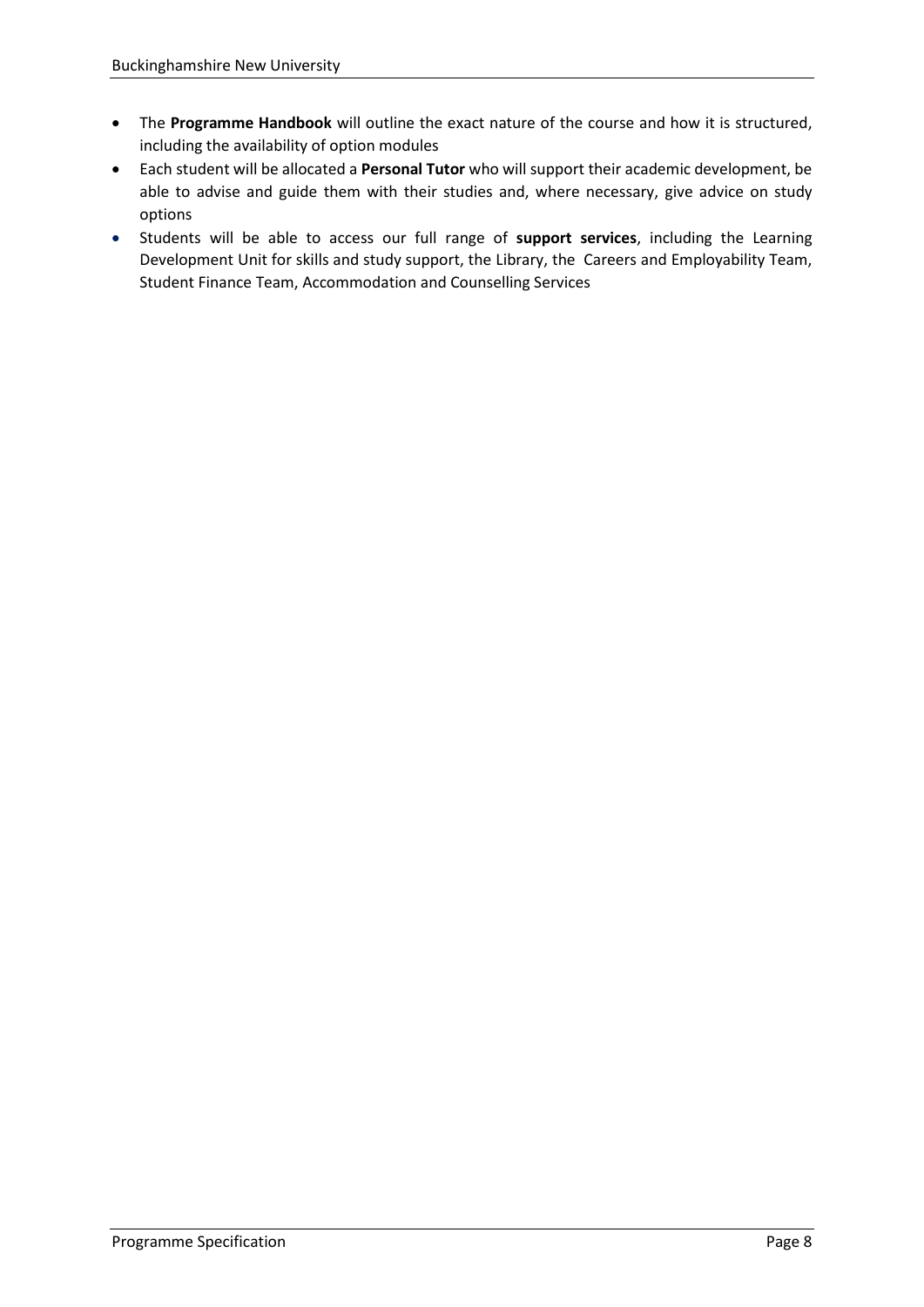## **Appendices**

#### **Quality Assurance**

| <b>Awarding Body:</b>                                                 | <b>Buckinghamshire New University</b>                                                                                                   |
|-----------------------------------------------------------------------|-----------------------------------------------------------------------------------------------------------------------------------------|
| <b>Language of Study:</b>                                             | <b>English</b>                                                                                                                          |
| <b>QAA Subject Benchmark</b><br>Statement(s):                         | <b>Education studies 2015</b>                                                                                                           |
| <b>Assessment Regulations:</b>                                        | Academic Assessment Regulations, accessible via the<br><b>Academic Advice webpages</b><br>(https://bucks.ac.uk/students/academicadvice) |
| Does the Fitness to Practise<br>procedure apply to this<br>programme? | <b>Yes</b>                                                                                                                              |
| <b>Date Published / Updated:</b>                                      | January 2019                                                                                                                            |

#### **Other awards available on programme (Exit Qualifications)**

Please refer to the *Academic Qualifications Framework* for Exit Qualifications recognised by the University and credit and module requirements.

| Name of Exit Qualification:                           | <b>Certificate of Higher Education (CertHE)</b>             |
|-------------------------------------------------------|-------------------------------------------------------------|
| <b>Full name of Qualification</b><br>and Award Title: | <b>Certificate of Higher Education in Education studies</b> |
| <b>Credits requirements:</b>                          | <b>120 Credits</b>                                          |
| Module requirements:                                  | All 120 credits at level 4                                  |
| <b>Learning Outcome</b>                               |                                                             |

Articulate knowledge of the underlying concepts and principles associated with the programme and an ability to evaluate and interpret these within the context of the subject area.

Demonstrate an ability to present, evaluate and interpret qualitative and quantitative data, in order to develop lines of argument and make sound judgements in accordance with basic theories and concepts of the subject area.

Evaluate the appropriateness of different approaches to solving problems related to the subject area.

Communicate the results of study outcomes accurately and reliably, and with structured and coherent arguments.

Demonstrate the qualities and transferable skills and personal responsibility necessary for employment.